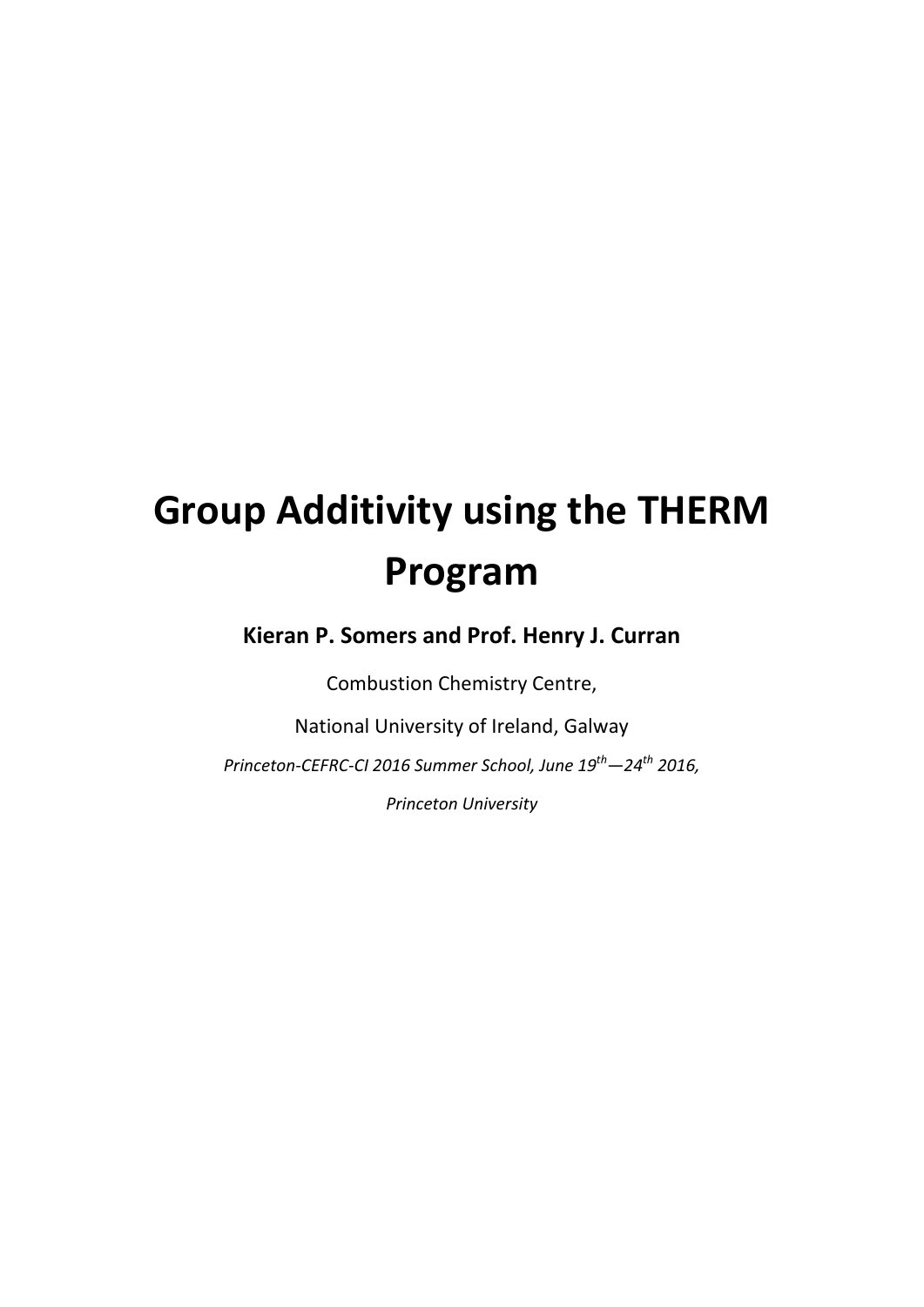## **Ethane and the Ethyl Radical**

We will introduce you to the general features of the THERM software package by estimating thermochemical parameters for ethane and the ethyl radical. Ethane is effectively the simplest molecule to describe using the concepts of group additivity as it is a symmetric molecule consisting of two identical groups.

- 1. Double click on the 'therm.exe' file in the 'THERM' folder you have been given.
- 2. When the program starts, it will enter full screen mode press Alt+Enter to restore it to window mode then and press enter to view the main menu of the programme.



- 3. On the main menu there are several options which can be selected by typing the relevant number and pressing enter.
- 4. In this case, press 1 and hit enter so that we can estimate thermochemistry for a new species.
- 5. You will now be asked to enter the species name, type C2H6 to represent ethane and hit enter:

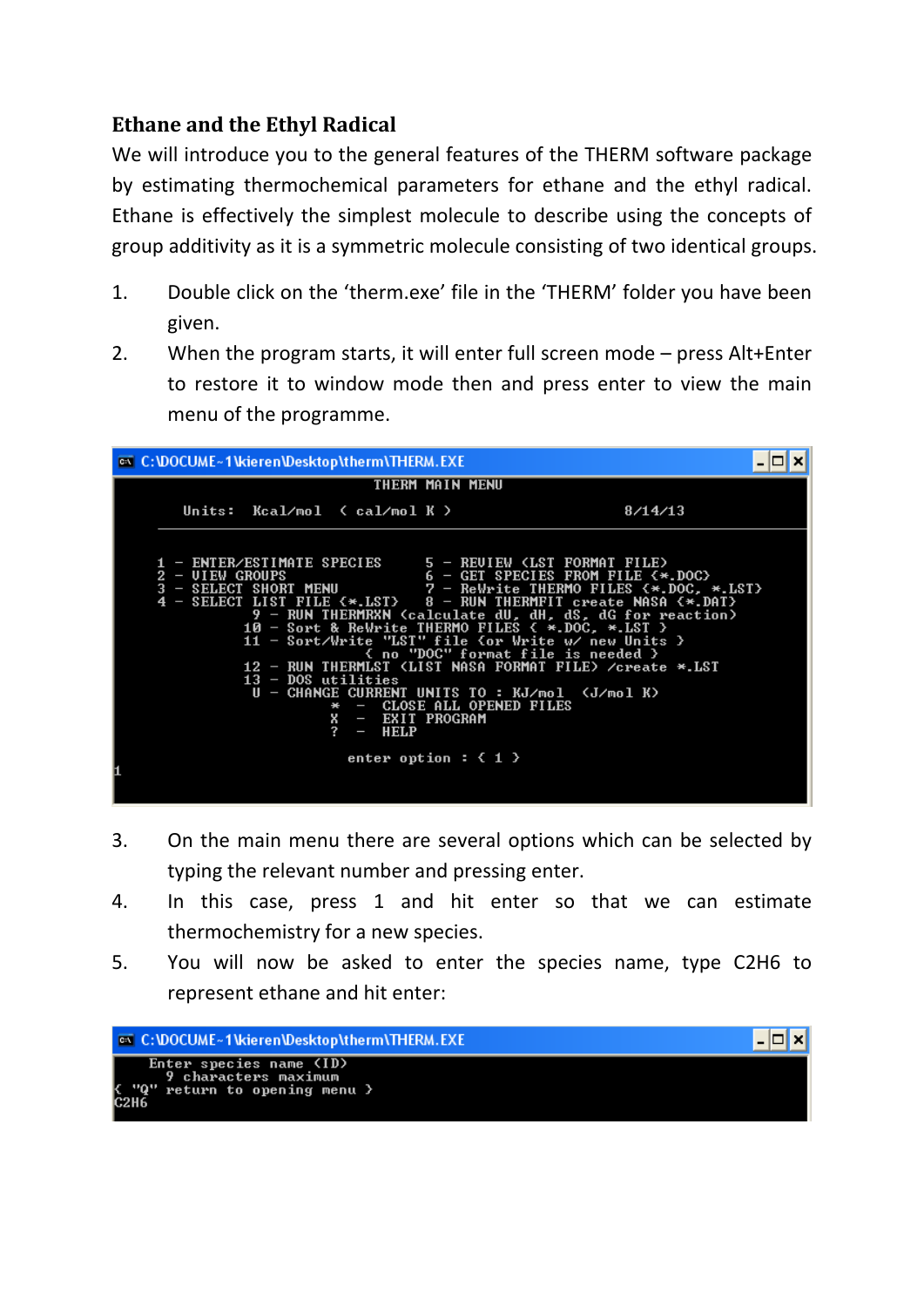6. Now you will be asked to enter the molecular formula for ethane, type C2H6 and press enter.



7. THERM will now reiterate your input as follows, press enter to proceed.



8. You will now be asked to enter the total number of groups in your molecule. In the case of ethane, there are a total of two groups as seen below. Type 2 and press enter.

> $C/C/H3$  $C/C/H3$  $H_3C$  -  $CH_3$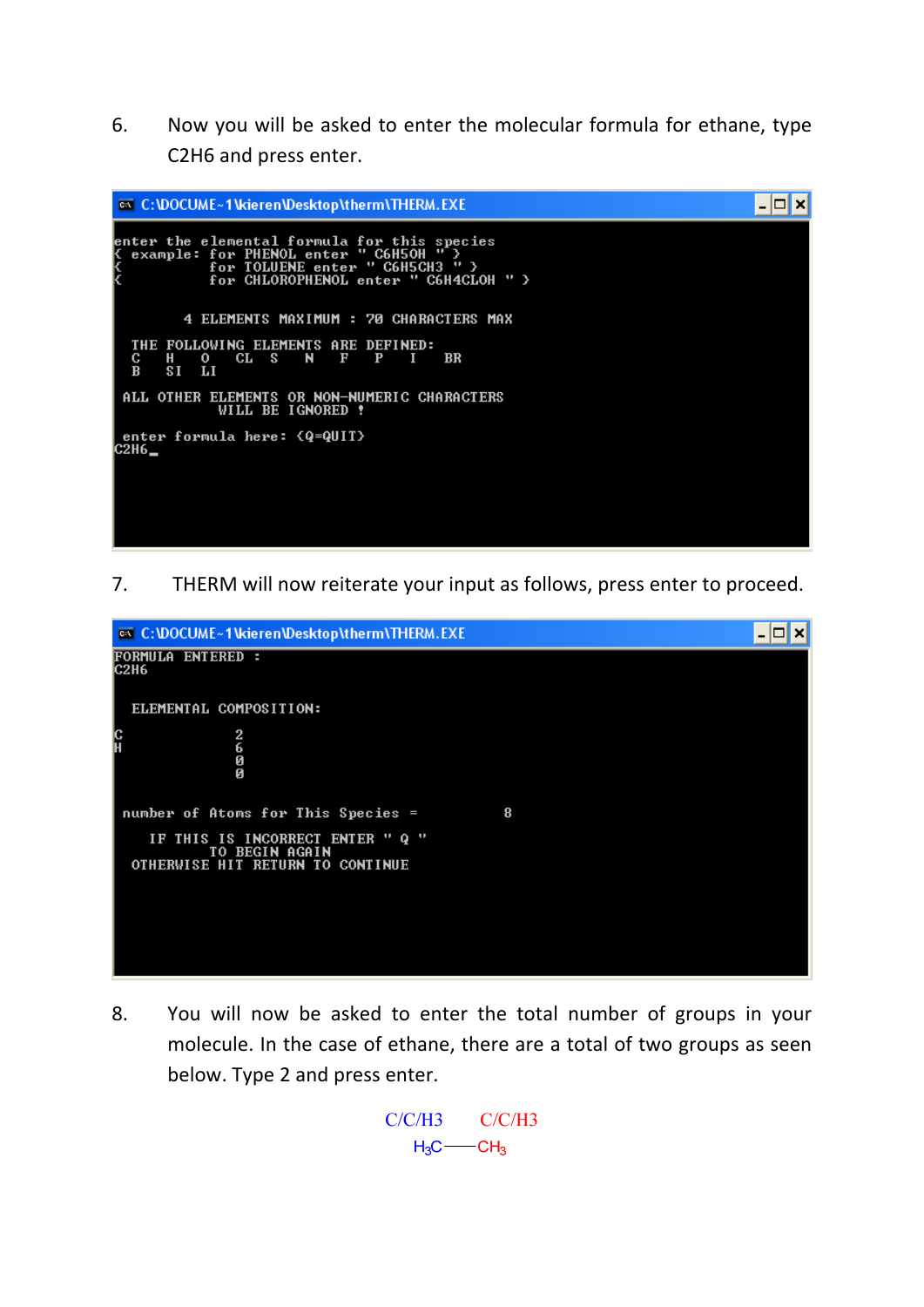9. You will now be asked to enter the number of different groups in your molecule, type 1 and press enter.

| <b>EX</b> C: \DOCUME ~ 1 \\Rieren\Desktop\therm\THERM.EXE                                                                                                                                                                                                                                          |  |
|----------------------------------------------------------------------------------------------------------------------------------------------------------------------------------------------------------------------------------------------------------------------------------------------------|--|
| Radicals are estimated either by entering a<br>radical {CDOT} group such as " CB/. " on this<br>screen; or by first estimating the properties<br>for the stable molecule here { ex: benzene } and<br>then applying a bond increment {BD} group to<br>account for loss of H atom from the molecule. |  |
| Bond increments cannot be entered here. They<br>are entered at the RADICAL menu { available<br>after the molecule's properties are estimated $\lambda$ .                                                                                                                                           |  |
| You must be sure that groups you enter adequately<br>define a molecule (no unbonded electrons).<br>THERM makes no attempt to check the context<br>of the groups entered (only whether they are defined).                                                                                           |  |
| Enter the Number of Groups in this species<br>(each Central Atom or Ring Correction counts as 1 group)                                                                                                                                                                                             |  |
| How many different groups are to be entered?                                                                                                                                                                                                                                                       |  |

- 10. You are now prompted to enter the total number of rotors in the species. All non‐linear molecules, such as ethane, have 3N‐6 vibrational degrees of freedom, but in the case of ethane, one vibration corresponds to internal rotation about the C–C axis of the molecule. At infinite temperature, the contribution of a vibrational mode to the constant pressure heat capacity is R, where  $C_P(T = \infty) = C_V(T = \infty) + R$ , where  $C_V(T = \infty) = C_{TRANS} + C_{ROT} + C_{VIB}$  and  $C_{TRANS} = 3/2$  R,  $C_{ROT} = 3/2$  R, and  $C_{VIB}$  = (3N-6)R. However, an internal rotation contributes only R/2 at infinite temperature. THERM will therefore correct  $C_P(T = \infty)$  accordingly based on the user input, although no corrections to other parameters are applied.
- 11. Therefore you should enter 1 as the number of rotors for this molecule and then press enter.
- 12. You will now be prompted to enter the group ID's for each group in ethane, and their respective quantities in the format "GROUP ID, QUANTITY".
- 13. The "GROUP IDs" and their contributions are stored in a series of files entitled HC, CDOT, CLC, CYCH, HCN, HCO, INT. These files contain the above information for hydrocarbons, radicals, halogens, cyclic species,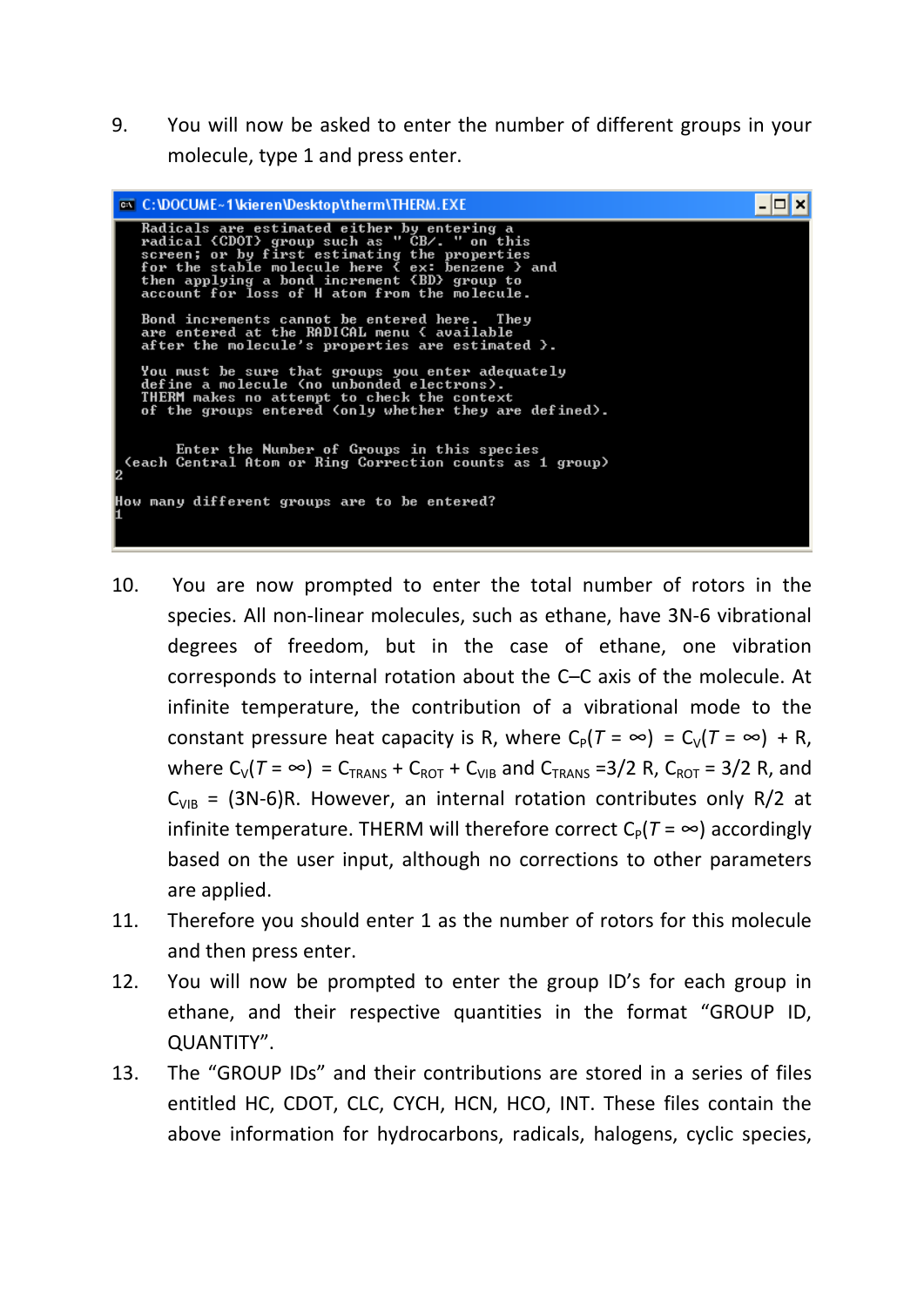nitrogen containing compounds, oxygenates and steric + other corrections respectively.

14. The files themselves contain the GROUP ID followed by the relevant contributions of that group to the thermochemical parameters.

| UNITS:KCAL  |          |                |         |      |      |       |       |       |       |
|-------------|----------|----------------|---------|------|------|-------|-------|-------|-------|
| 84          | Hf       | s              | Cp: 300 | 400  | 500  | 600   | 800   | 1000  | 15001 |
| $C/C/H3$ ,  | $-10.04$ | 30.30          | 6.23    | 7.92 | 9.44 | 10.79 | 13.04 | 14.78 | 17.61 |
| $C/CB/H3$ , | $-10.04$ | 30.41          | 6.19    | 7.84 | 9.40 | 10.79 | 13.02 | 14.77 | 17.58 |
| $C/CD/H3$ , | $-10.04$ | 30.41          | 6.19    | 7.84 | 9.40 | 10.79 | 13.02 | 14.77 | 17.58 |
| $C/CT/H3$ , | $-10.04$ | 30.41          | 6.19    | 7.84 | 9.40 | 10.79 | 13.02 | 14.77 | 17.58 |
| $C/C2/Hz$ , | $-4.98$  | 9.42           | 5.45    | 6.80 | 8.25 | 9.35  | 11.07 | 12.34 | 14.20 |
| $C/C3/H$ ,  |          | $-1.95 -12.07$ | 4.54    | 6.00 | 7.17 | 8.05  | 9.31  | 10.05 | 11.18 |
| $C/C4$ ,    |          | $0.02 - 35.10$ | 4.13    | 5.63 | 6.93 | 8.14  | 10.24 | 12.08 | 15.56 |
| $CD/HZ$ ,   | 6.27     | 27.61          | 5.10    | 6.36 | 7.51 | 8.50  | 10.07 | 11.27 | 13.19 |
| $CD/C/H$ ,  | 8.64     | 7.97           | 4.16    | 5.03 | 5.81 | 6.50  | 7.65  | 8.45  | 9.62  |
| $CD/C2$ ,   |          | $9.60 - 12.70$ | 4.10    | 4.61 | 4.99 | 5.26  | 5.80  | 6.08  | 6.36  |
| $CD/CD/H$ , | 6.78     | 6.38           | 4.46    | 5.79 | 6.75 | 7.42  | 8.35  | 9.11  | 10.09 |

Contribution of group to heat of formation at 298.15 K, entropy at 298.15 K **GROUP IDs or BDE Groups** and heat capacities over a range of temperatures

- 15. Again, ethane contains only two identical groups, so enter "C/C/H3 2" into the THERM interface and hit enter.
- 16. You are now asked to enter the symmetry number of your molecule. This symmetry number should incorporate symmetry contributions from both internal and external rotations of the molecule. The two methyl groups in ethane both have an internal symmetry number of 3 (rotation of the CH3 group through 120 degrees leads to an indistinguishable structure,  $360/120 = 3$  so  $\sigma = 3$ .). As there are two methyl groups the symmetry number from internal rotation is  $3\times3 = 9$ . Ethane also has an external plane of symmetry whereby if the whole molecule is rotated through 180 degrees, the structure formed is indistinguishable from the original one, this giving an external symmetry number of 360/180 = 2. The total symmetry number of ethane, and all linear alkanes, is therefore  $3\times3\times2 = 18$ . Type this in and press enter.

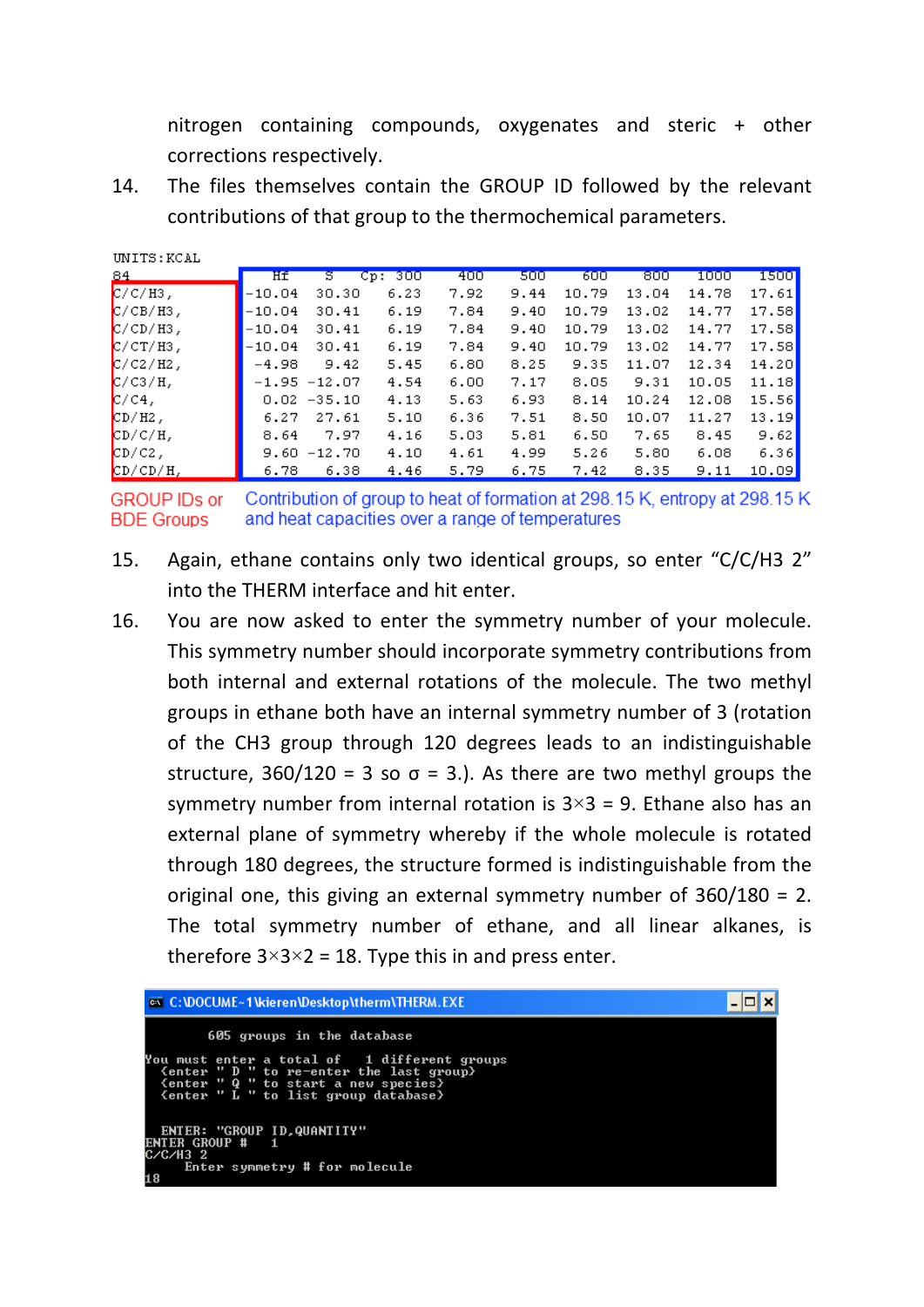17. You should now be presented with a screen showing the computed thermochemistry of ethane:



- 18. If you consult the NIST Chemistry WebBook (http://webbook.nist.gov/chemistry/), you can see that the computed heat of formation of  $-20.08$  kcal mol<sup>-1</sup> is in excellent agreement with recommended values of ranging from  $-20.00 - -20.24$  kcal mol<sup>-1</sup>, likewise the computed heat capacities are in good agreement with recommended data.
- 19. Type N into the THERM window when asked if you would like to edit these results and hit enter.
- 20. You will be presented with the following options in the 'SPECIES ESTIMATION OPTIONS MENU':

| <sup>on</sup> C: \DOCUME~1\kieren\Desktop\therm\THERM.EXE                                                                                                                                                                                                                                        |  |
|--------------------------------------------------------------------------------------------------------------------------------------------------------------------------------------------------------------------------------------------------------------------------------------------------|--|
| SPECIES ESTIMATION OPTIONS MENU<br>Units: $Kca1/mol$ ( $ca1/mol$ K )                                                                                                                                                                                                                             |  |
| - CALCULATE RADICAL BASED UPON PREUIOUS SPECIES<br>R<br>F<br>- ADD CURRENT SPECIES TO OUTPUT FILE<br>Н<br>- TOGGLE (SHORT/LONG) MENU<br>P<br>RETURN TO PREUIOUS SPECIES SCREEN<br>$\sim$<br>RETURN - ENTER A NEW SPECIES<br>- LIST GROUPS<br>L                                                   |  |
| - RETURN TO MAIN MENU (choose "F"<br>Q<br>first; current species is discarded<br>when you return to MAIN menu><br>- EXIT PROGRAM<br>x<br>S<br>- GET SPECIES FROM $\left\{ \begin{array}{c} \ast \end{array} \right\}$ pile<br>?<br>$-$ HELP<br>Ш<br>- CHANGE CURRENT UNITS TO : KJ/mol 〈J/mol K〉 |  |
| enter option : $\langle$ ENTER NEW SPECIES $\rangle$                                                                                                                                                                                                                                             |  |

21. Type F and hit enter so that we can store this calculation in a file. When asked to provide an output filename, type C2H6 and press enter. Enter the remaining options as follows: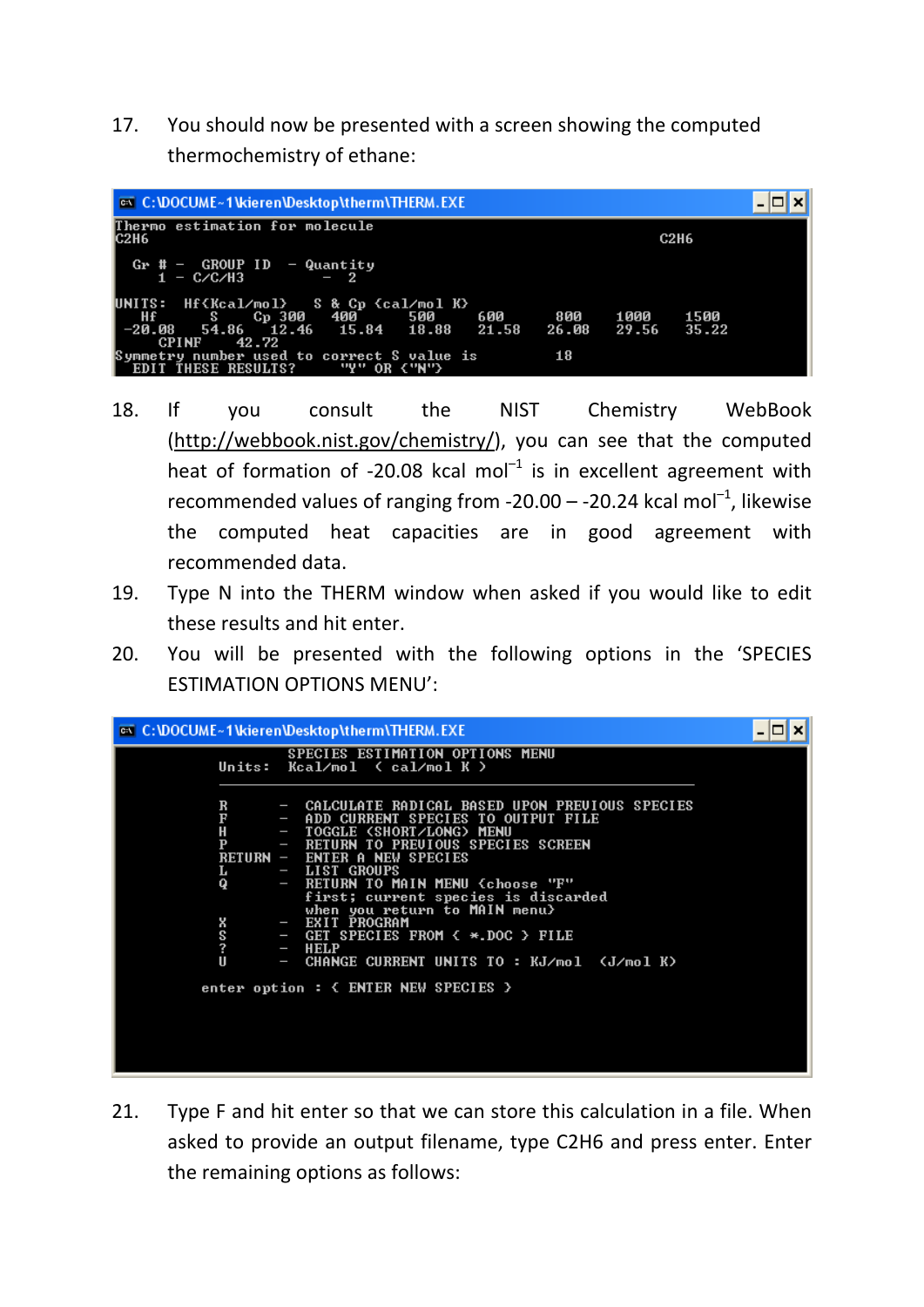

- 22. You will now be returned to the 'SPECIES ESTIMATION OPTIONS MENU'.
- 23. Press R and hit enter in order estimate thermochemistry of the ethyl radical (C2H5).
- 24. You will now be presented with a screen showing a list of Bond Increment names:

- 25. These names correspond to the various types of C‐H bonds which may be present in a wide range of homologous series of compounds. These GROUP IDs and corresponding Bond Increment values are stored in a file called BD in the folder you have been given. We will refer to these Bond Increment values as BDE Groups later in this manual.
- 26. The file contains data on the heat of reaction for the reaction:

Stable Compound ‐> Radical + H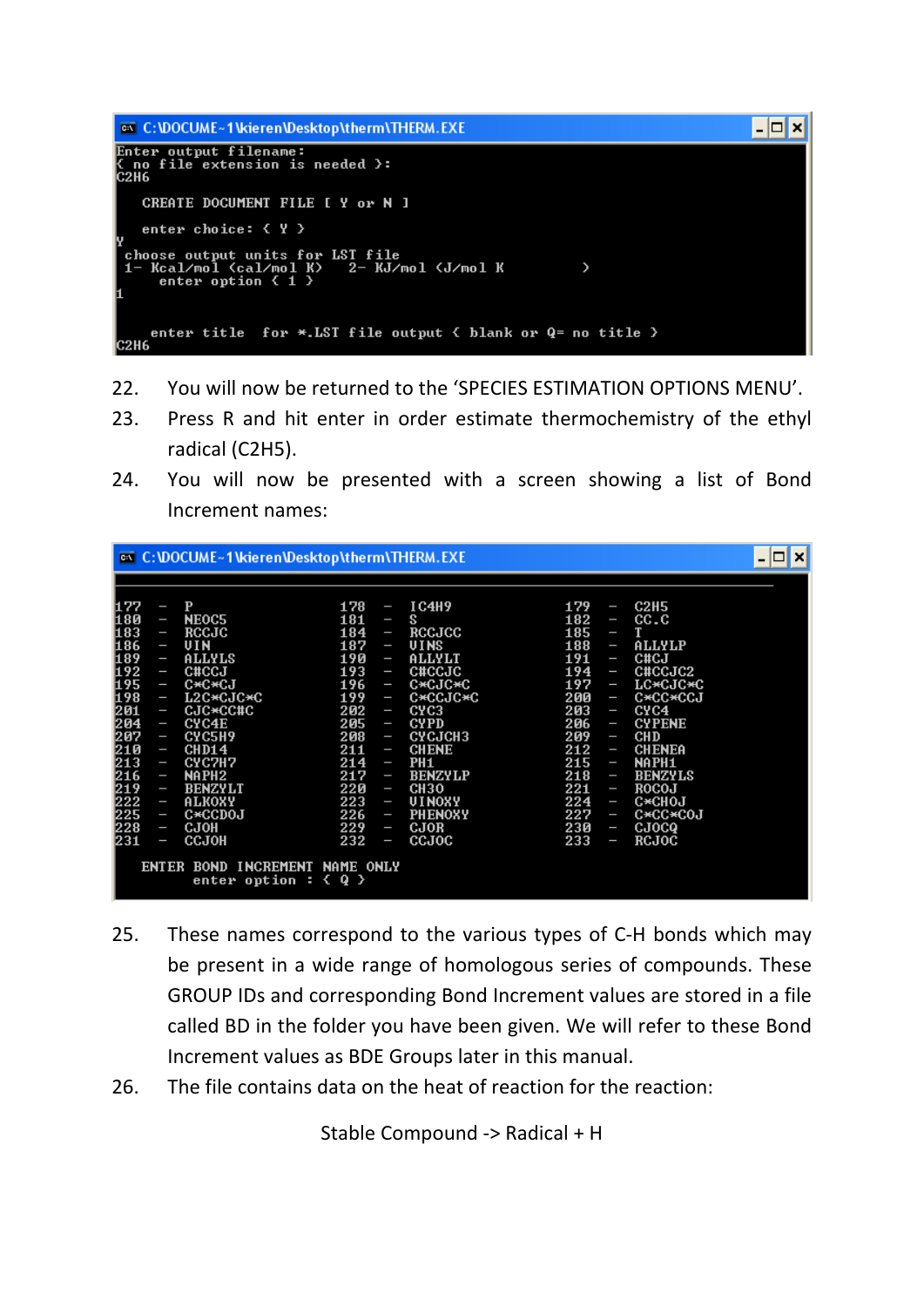27. As the thermochemistry of your stable compound is known (as we have just estimated it) and the thermochemistry of H is well known. We can imply thermochemistry for the radical based on the type of C–H bond being broken, and the corresponding heat of reaction, entropy of reaction and heat capacity of reaction as below:

| 94                      | del H rxn | s.   | Cp:300  | 400     | 500     | 600     | 800     | 1000    | 1500    |
|-------------------------|-----------|------|---------|---------|---------|---------|---------|---------|---------|
| P,                      | 101.10    | 2.61 | $-0.77$ | $-1.36$ | $-1.91$ | $-2.40$ | $-3.16$ | $-3.74$ | $-4.66$ |
| IIC4H9                  | 101.10    | 2.11 | $-0.77$ | $-1.36$ | $-1.91$ | $-2.40$ | $-3.16$ | $-3.74$ | $-4.66$ |
| CCHS                    | 101.10    | 2.04 | $-0.35$ | $-1.25$ | $-1.80$ | $-2.23$ | $-3.15$ | $-3.78$ | $-5.06$ |
| <b>NEOC5</b>            | 101.10    | 3.03 | $-0.59$ | $-1.32$ | $-2.05$ | $-2.65$ | $-3.50$ | $-4.06$ | $-4.87$ |
| ß,                      | 98.45     | 4.44 | $-1.50$ | $-2.33$ | $-3.10$ | $-3.39$ | $-3.75$ | $-4.45$ | $-5.20$ |
| $ {\sf CC}$ , ${\sf C}$ | 98.45     | 4.51 | $-1.30$ | $-2.36$ | $-3.02$ | $-3.44$ | $-3.98$ | $-4.36$ | $-4.99$ |
| <b>IRCCJC</b>           | 98.45     | 5.13 | $-1.54$ | $-2.77$ | $-3.49$ | $-3.90$ | $-4.35$ | $-4.64$ | $-5.14$ |
| <b>I</b> RCCJCC         | 98.45     | 4.90 | $-1.71$ | $-3.14$ | $-3.92$ | $-4.33$ | $-4.71$ | $-4.92$ | $-5.29$ |
| Iт,                     | 96.50     | 5.24 | $-0.78$ | $-2.48$ | $-3.55$ | $-4.15$ | $-4.75$ | $-5.02$ | $-5.39$ |
| VIN,                    | 111.20    | 1.39 | $-0.19$ | $-0.75$ | $-1.36$ | $-1.92$ | $-2.82$ | $-3.49$ | $-4.53$ |
| VINS,                   | 109.00    | 1.81 | $-0.34$ | $-1.21$ | $-1.94$ | $-2.52$ | $-3.34$ | $-3.91$ | $-4.76$ |

Heat of Reaction, Entropy of Reaction and change in heat capacity **Bond Increment** Name for reaction

- 28. In this case, the reaction C2H6 ‐>C2H5+H is breaking a primary C‐H bond, which is denoted as C2H5 in the BD file.
- 29. Enter C2H5 into the Bond Increment screen of THERM and press enter.
- 30. The symmetry number of the ethyl radical  $= 6$  so enter the following fields like so:



- 31. Enter the molecular formula when prompted.
- 32. Enter the number of rotors for the molecule (1)
- 33. You should now be presented with a screen as seen overleaf detailing the thermochemical parameters, the symmetry number used to correct the entropy of C2H5 and the correction to the entropy for the unpaired radical in the molecule.
- 34. Press N and hit enter as no alterations to the thermochemistry are necessary.
- 35. You will be returned to the 'SPECIES ESTIMATION OPTIONS MENU'.
- 36. Press F and hit enter to add this species to the output files.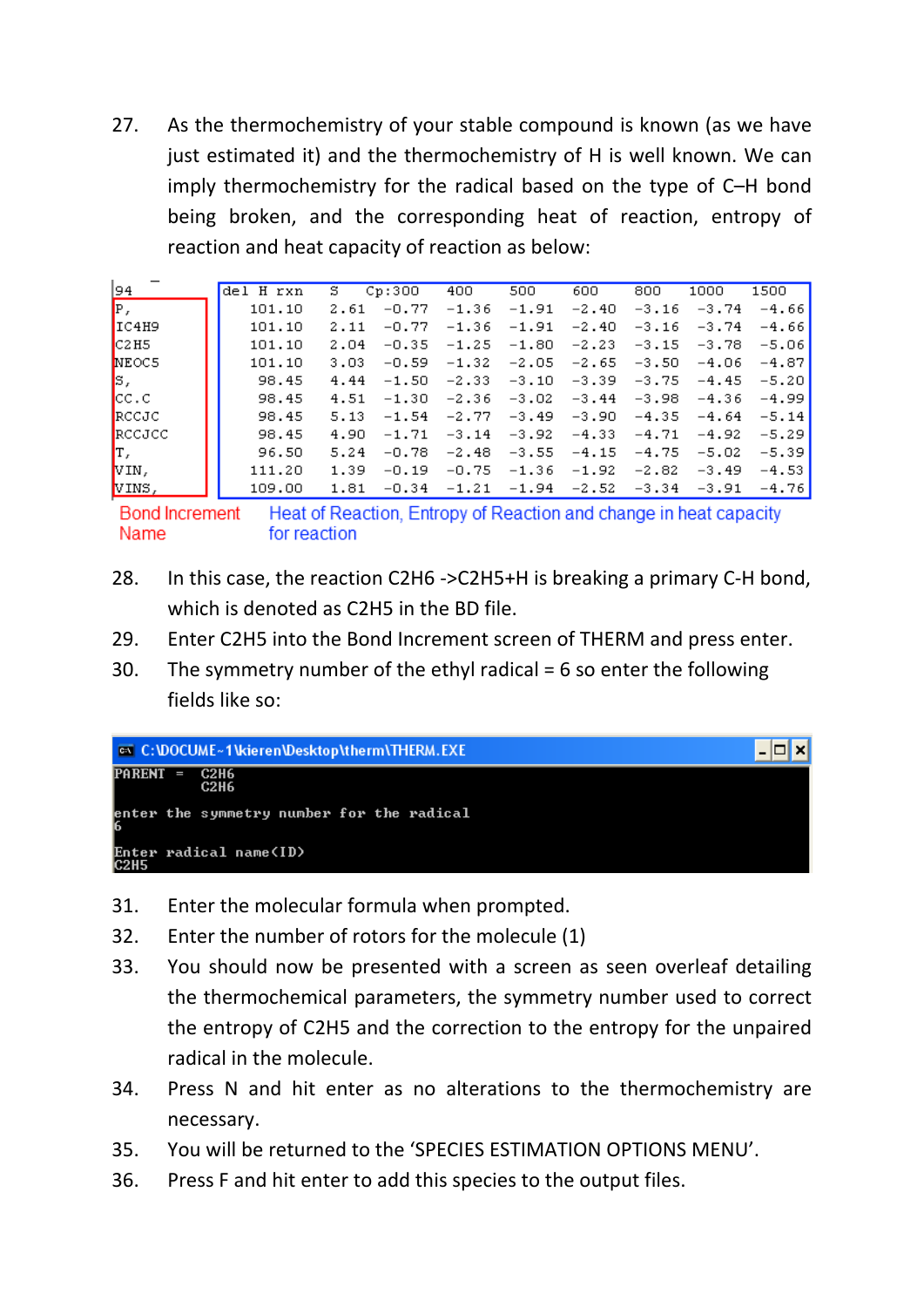| <b>EXEC: VOCUME ~ 1 Vrieren VDesktop \therm \THERM. EXE</b>             |        |       |             |       |  |
|-------------------------------------------------------------------------|--------|-------|-------------|-------|--|
| Thermo estimation for radical<br>IC2H5                                  |        |       | <b>C2H5</b> |       |  |
| RADICAL BASED UPON PARENT<br><b>C2H6</b><br><b>C2H6</b>                 |        |       |             |       |  |
| <b>PARENT SYMMETRY</b><br>18                                            |        |       |             |       |  |
| $# -$ GROUP ID $-$ Quantity<br>- C/C/H3<br>$-2$<br>1.<br>$2 - C2H5$     |        |       |             |       |  |
| UNITS: Hf{Kcal/mol} - S & Cp {cal/mol K}<br>Hf S Cp 300 400 500 600 800 |        |       | 1000        | 1500  |  |
| 59.08 12.11 14.59 17.08 19.35<br>28.92                                  |        | 22.93 | 25.78       | 30.16 |  |
| <b>CPINF</b><br>36.76                                                   |        |       |             |       |  |
| Symmetry number used to correct S value is                              |        | 6     |             |       |  |
| R ln(2) has been added to S to account for unpaired electron            |        |       |             |       |  |
| bond dissociation energy used =                                         | 101.10 |       |             |       |  |
| <b>EDIT THESE RESULTS?</b><br>"Y" OR {"N"}                              |        |       |             |       |  |

37. If you look in your working directory, you should now have two files named C2H6.LST and C2H6.DOC. These files contain (respectively) a list of computed thermochemical data, and the GROUP IDs used to compute the thermochemical data itself. The \*.LST file will appear as follows if you open it in a text editor:

| C2H6    |  |                                                          |         |      |     |      |      |
|---------|--|----------------------------------------------------------|---------|------|-----|------|------|
| SPECIES |  | $Hf$ $\sim$ $S$ Cp 300                                   | 400 500 | 600. | 800 | 1000 | 1500 |
| C2H6    |  | $-20.08$ 54.86 12.46 15.84 18.88 21.58 26.08 29.56 35.22 |         |      |     |      |      |
| C2H5    |  | 28.92 59.08 12.11 14.59 17.08 19.35 22.93 25.78 30.16    |         |      |     |      |      |

- 38. Press Q and hit enter to return the main THERM menu.
- 39. Now we will create a NASA Format Polynomial for C2H6 and C2H5, which can be used as input for kinetic modelling codes (Chemkin, Cantera, OpenSmoke etc.)
- 40. Press 8 and hit enter in order to run the 'THERMFIT' module of THERM.

| <b>EX C: \DOCUME ~ 1 \kieren\Desktop\therm\THERM.EXE</b>                                                                                                                                                                                                                                                                                                                                                                                                                                                                                                            |                                                                                                                                                                                                                                                             |
|---------------------------------------------------------------------------------------------------------------------------------------------------------------------------------------------------------------------------------------------------------------------------------------------------------------------------------------------------------------------------------------------------------------------------------------------------------------------------------------------------------------------------------------------------------------------|-------------------------------------------------------------------------------------------------------------------------------------------------------------------------------------------------------------------------------------------------------------|
| THERM MAIN MENU                                                                                                                                                                                                                                                                                                                                                                                                                                                                                                                                                     |                                                                                                                                                                                                                                                             |
| Units: $Kca1/mol$ ( $ca1/mol$ K )                                                                                                                                                                                                                                                                                                                                                                                                                                                                                                                                   | 8/15/13                                                                                                                                                                                                                                                     |
| 1 - ENTER/ESTIMATE SPECIES 5 - REUIEW (LST FORMAT FILE)<br>$2 - \text{UIEW}$ GROUPS<br>$\overline{3}$ - SELECT SHORT MENU $\overline{7}$ - Rewrite THERMO FILES $\leftrightarrow$ DOC, $\ast$ LST><br>$4$ - SELECT LIST FILE $\leftrightarrow$ LST $>$ 8 - RUN THERMFIT create NASA $\leftrightarrow$ DAT $>$<br>10 - Sort & ReWrite THERMO FILES $\langle$ *.DOC, *.LST $\rangle$<br>$13 - DOS$ utilities<br>U - CHANGE CURRENT UNITS TO : KJ/mol 〈J/mol K〉<br>- CLOSE ALL OPENED FILES<br>X - EXIT PROGRAM<br>?<br>$-$ HELP<br>enter option : $\langle 1 \rangle$ | $6 - GET SPECIES FROM FILE < \star.DOC$<br>9 - RUN THERMRXN (calculate dU, dH, dS, dG for reaction)<br>11 - Sort/Write "LST" file (or Write w/ new Units ><br>{ no "DOC" format file is needed }<br>12 - RUN THERMLST (LIST NASA FORMAT FILE) /create *.LST |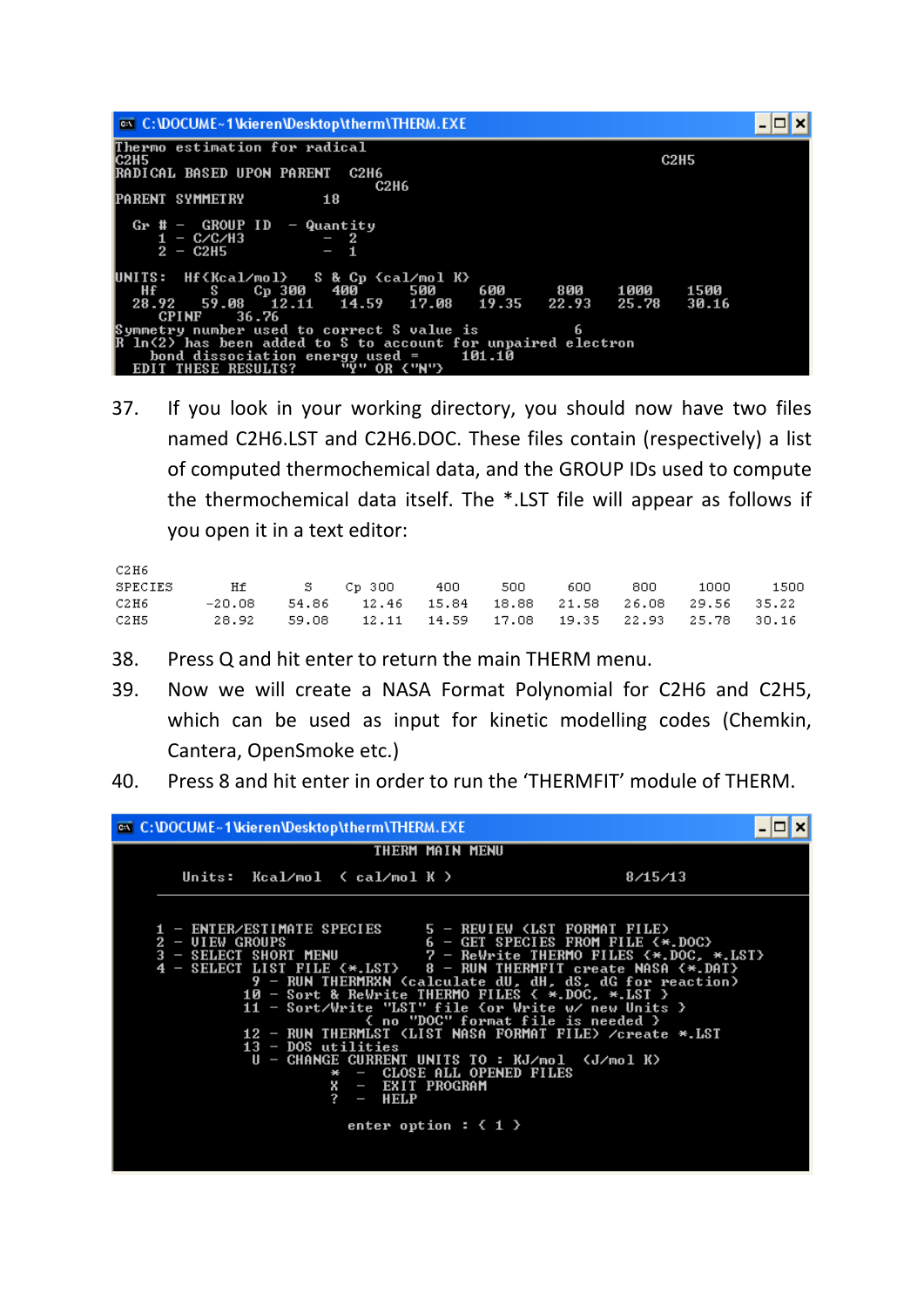- 41. You will be prompted to enter the .LST file name used as input for fitting. Enter C2H6 and press enter.
- 42. When asked to enter the name of the output filename, type C2H6 and press enter.
- 43. The C2H6.DAT file will be created and should now be visible in your folder (C2H6.DAT). Open it in a text editor and it should appear as follows. These polynomials can be copied and pasted directly into simulation codes if desired.

```
THERMO
```

```
300.000 1500.000 5000.000
          8/14/13 THERMC 2H 6 0 0G 300.000 5000.000 1383.000
C2H6116.05972630E+00 1.30382837E-02-4.48103942E-06 6.97762095E-10-4.05606353E-14
                                                                               -2
-1.35751226E+04-1.28608001E+01 4.78623203E-02 2.40569127E-02-1.15155912E-05
                                                                               \overline{3}2.48666238E-09-1.78343944E-13-1.10923014E+04 2.06544071E+01
                                                                              \overline{4}8/15/13 THERMC 2H 5 0 0G 300.000 5000.000 1387.000
C2HS115.88784390E+00 1.03076793E-02-3.46844396E-06 5.32499257E-10-3.06512651E-14
                                                                              -2
1.15065499E+04-8.49651771E+00 1.32730217E+00 1.76656753E-02-6.14926558E-06
                                                                               3.
-3.01143466E-10 4.38617775E-13 1.34284028E+04 1.71789216E+01\overline{4}END.
```
- 44. Polynomials can also be turned into .LST files using the THERM package.
- 45. You should now be on the THERM main menu, press 12 and hit enter to access the 'THERMLST' module of THERM.
- 46. When prompted, enter C2H6 as the input file name
- 47. Enter C2H6 TEST as the output file name.
- 48. Select kcal/mol as the unit.
- 49. Select the the SHORT format for the output table.
- 50. Enter a title line if you wish.
- 51. The C2H6 TES.LST file should now be in your working directory, compare its contents with the original estimated thermochemical data. They should be slightly different from due to the fitting procedures used for the polynomial.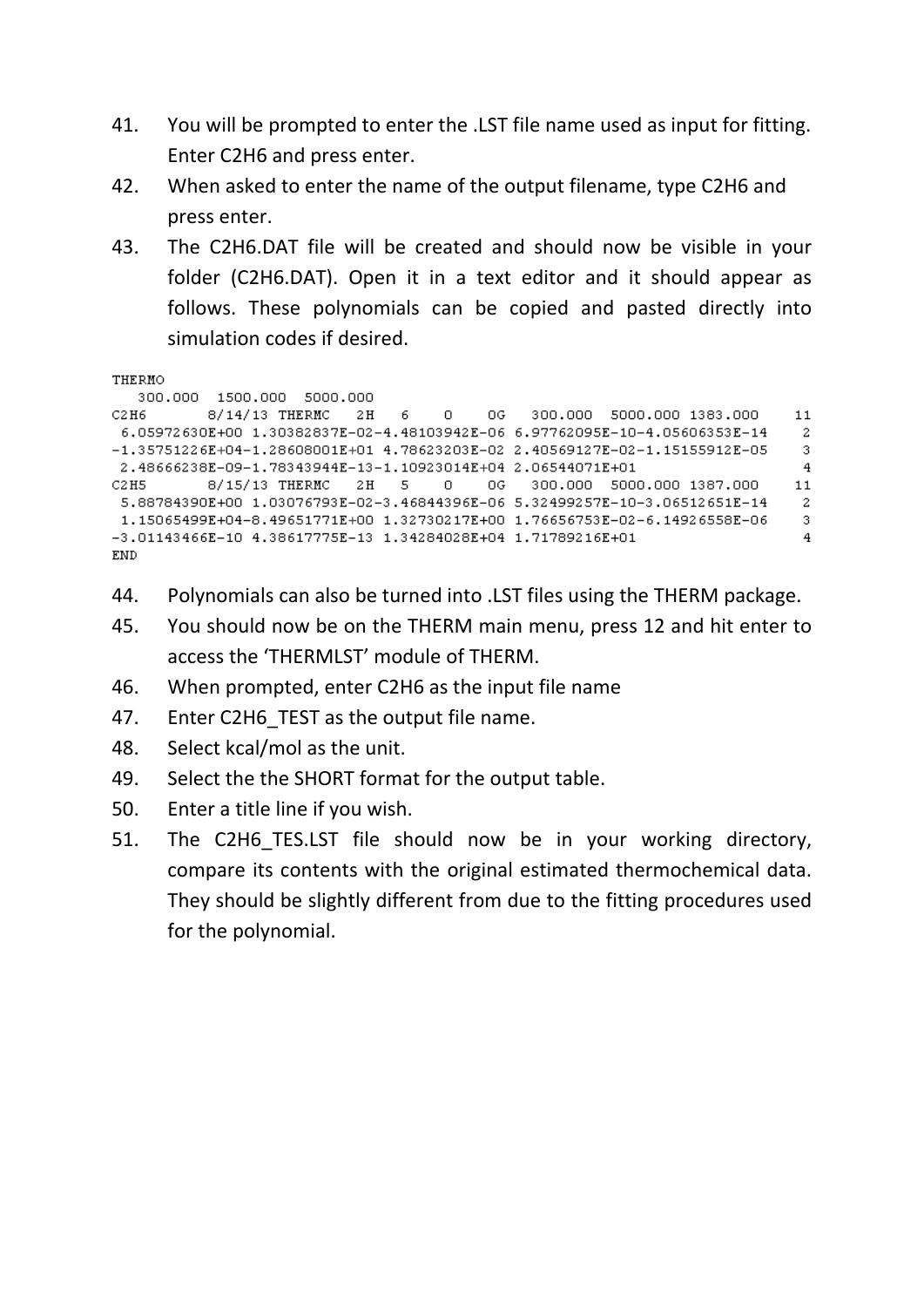### **Propene and Allylic and Vinyl Radicals**

Now we will estimate thermochemistry for the propene molecule and its three radicals. The molecular structure, groups, no. of rotors and symmetry of propene are presented below.

Use THERM to create thermochemistry, a .LST file and a NASA format polynomial for C3H6 following the instructions described previously.



The thermochemistry for this species should appear as below, compares this data the NIST Chemistry Webbook, and/or the Burcat Database (http://garfield.chem.elte.hu/Burcat/BURCAT.THR)

SPECIES Hf s. Cp 300 400 500 600 800 1000 1500 4.87 63.81  $C3H6$ 15.45 19.23 22.72 25.79 30.74 34.49 40.39

Once the parent species has been estimated, we can now proceed to estimating thermochemistry for the three propene radicals below. The bond increment names, no. of rotors and symmetry numbers of all three radicals are as follow:



Again, follow the instructions outlined in the first section of this manual (being sure to add each species to the output file as you create them). When you have estimated thermochemistry for the ALLYLP radical above, you will be presented with the screen below when you attempt to estimate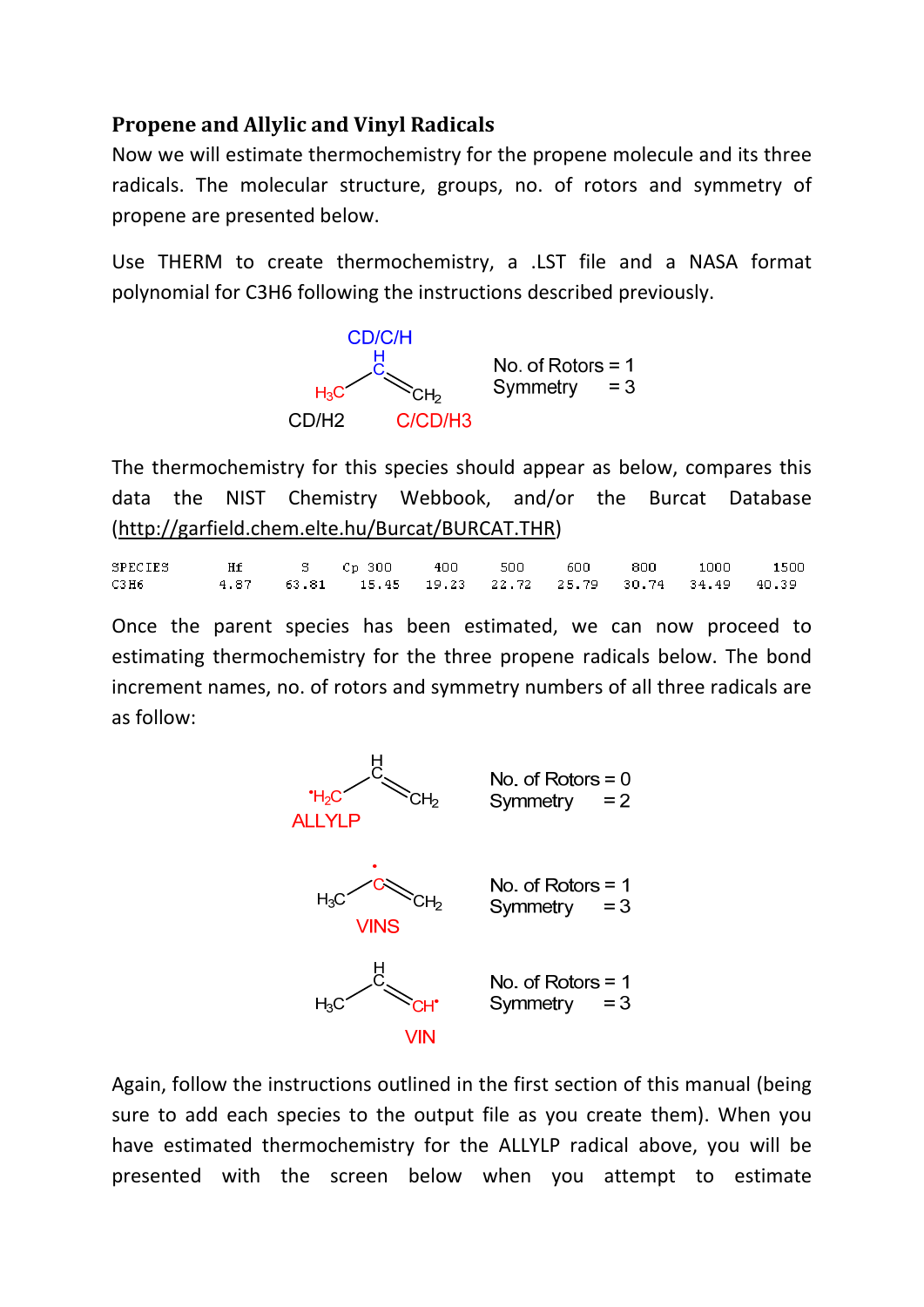thermochemistry for the subsequent two radicals. In both cases select option 2 – 'CALCULATE DIFFERENT RADICAL FROM PARENT'.

| @ C:\DOCUME~1\kieren\Desktop\therm\THERM.EXE |                                           |  |  |  |  |  |  |  |  |
|----------------------------------------------|-------------------------------------------|--|--|--|--|--|--|--|--|
|                                              | RADICAL OPTIONS                           |  |  |  |  |  |  |  |  |
|                                              |                                           |  |  |  |  |  |  |  |  |
| 1                                            | - CALCULATE DIRADICAL FROM LAST RADICAL   |  |  |  |  |  |  |  |  |
| $\mathbf{2}$                                 | - CALCULATE DIFFERENT RADICAL FROM PARENT |  |  |  |  |  |  |  |  |
| Q                                            | - QUIT < RETURN TO PREUIOUS MENU >        |  |  |  |  |  |  |  |  |
| ?                                            | $-$ HELP                                  |  |  |  |  |  |  |  |  |
|                                              |                                           |  |  |  |  |  |  |  |  |
|                                              | enter option : $\langle Q \rangle$        |  |  |  |  |  |  |  |  |
|                                              |                                           |  |  |  |  |  |  |  |  |
|                                              |                                           |  |  |  |  |  |  |  |  |
|                                              |                                           |  |  |  |  |  |  |  |  |
|                                              |                                           |  |  |  |  |  |  |  |  |
|                                              |                                           |  |  |  |  |  |  |  |  |

When you have estimated thermochemistry for all four species and added them to a .LST file, press Q to return to the main menu and create a .DAT file containing NASA polynomials.

The .LST file should appear as follows:

| SPECIES | Hf    | S Cp 300 400 500                                       |  | 600 - | 800. | 1000 | 1500  |
|---------|-------|--------------------------------------------------------|--|-------|------|------|-------|
| СЗН6    | 4.87  | 63.81  15.45  19.23  22.72  25.79  30.74  34.49  40.39 |  |       |      |      |       |
| ALLYLP  | 48.97 | 62.05 14.83 18.67 21.94 24.67 28.90 32.03 36.90        |  |       |      |      |       |
| VINS    | 61.77 | 65.62  15.11  18.02  20.78  23.27  27.40  30.58  35.63 |  |       |      |      |       |
| VIN     | 63.97 | 65.20 15.26 18.48 21.36 23.87 27.92 31.00              |  |       |      |      | 35.86 |

Note the difference in the relative stability of the three radicals, the ALLYLP radical is  $\approx$ 20 kcal mol<sup>-1</sup> more stable than the secondary vinylic radical, and  $\approx$ 23 kcal mol<sup>-1</sup> more stable than the primary vinylic radical. This relative stability stems from the ability of the ALLYLP radical to delocalize its unpaired electron create a hybrid resonance structure as seen below. The primary and secondary vinylic radicals cannot resonate in this fashion and as a result are much more unstable.

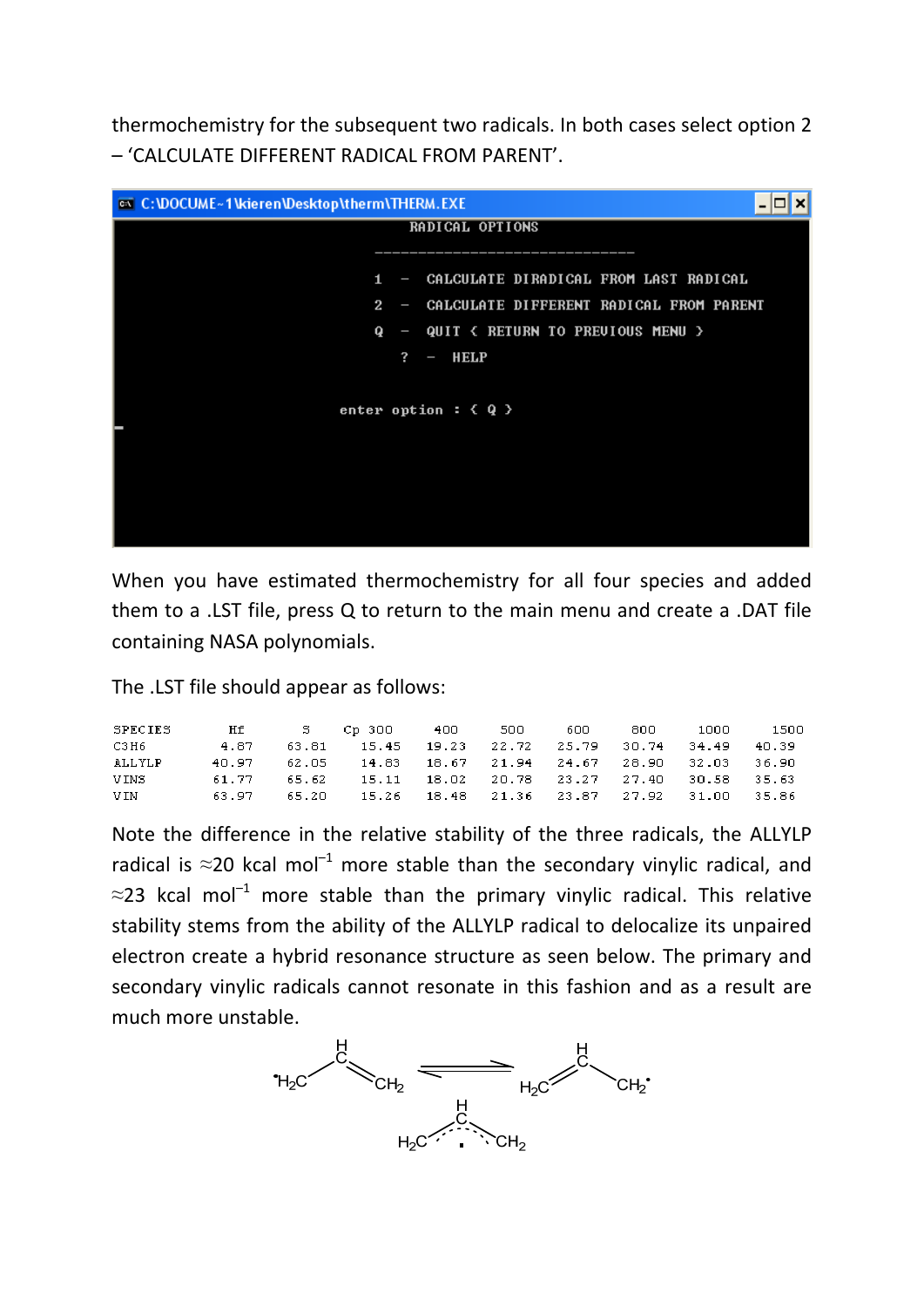#### **Iso‐octane (2,2,4‐Trimethylpentane)**

The chemical structure, no. of rotors, symmetry number and relevant groups and their number are provided below for iso-octane  $(C_8H_{18})$ . Use THERM to estimate thermochemistry for this species, and generate .LST and .DAT files.



The final thermochemical parameters will appear as follows:

|                                                                     |  |  |  |  | - 1500 |
|---------------------------------------------------------------------|--|--|--|--|--------|
| ISOOCTANE -53.21 100.65 45.27 58.03 69.55 79.49 95.82 108.37 128.99 |  |  |  |  |        |

The NIST Chemistry Webbook recommends a heat of formation of iso‐octane of  $-53.57$  kcal mol<sup>-1</sup> – in excellent agreement with this estimation. Likewise, a recommendation of 45.28 cal mol<sup>-1</sup> K<sup>-1</sup> is provided for the heat capacity of the gas at 300 K, in excellent agreement with the group additivity prediction.

If you analyse the INT file, and search for the GAUCHE correction, you will see that each GAUCHE correction increases the computed heat of formation by 0.8 kcal mol $^{-1}$ , in this case there are three GAUCHE corrections which increases the heat of formation predicted by the group contributions by 2.4 kcal mol<sup>-1</sup>. Likewise, the 1,5 H interaction (H/REPEL/15) increases the predicted heat of formation by 1.5 kcal mol<sup>-1</sup>. The GAUCHE and H/REPEL/15 corrections therefore increase the predicting heat of formation of iso‐octane by 3.9 kcal  $mol<sup>-1</sup>$ . These corrections are therefore non-negligible and one must be prudent when estimating thermochemistry for branched alkanes as a result. One should also keep in mind that when using THERM to estimate thermochemistry for radical species, one must estimate the parent from which it is formed first. Therefore, if these corrections are overlooked, errors can propagate into the thermochemistry for not only the stable species, but also any radical species which is derived from it. This can in turn perturb computed kinetic parameters for reactions in kinetic mechanisms due to perturbations, or errors even, in the equilibrium constants between reactants and products.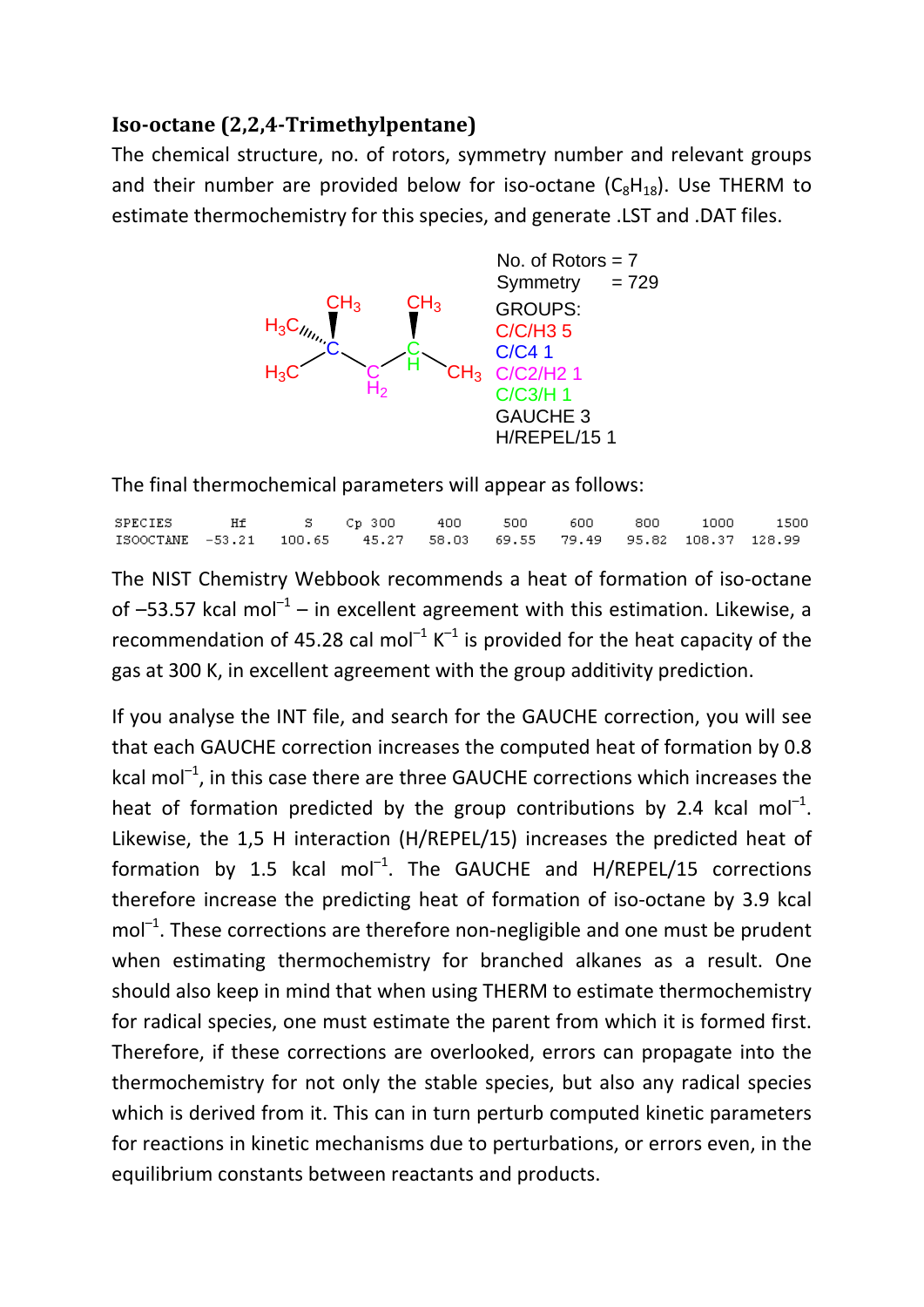Iso‐octane also has an extremely high symmetry number of 729. A symmetry number of 243  $(3^5)$  arises from the internal rotation of the 5 methyl groups highlighted in red above, and a further three fold symmetry number arises from rotation of the tertiary-butyl group about the **C–CH<sub>2</sub>** axis in the molecule, therefore increasing this number to  $3^6$ . The symmetry of the molecule is therefore corrected by  $-R^*ln(729) = -13.09$  cal mol<sup>-1</sup> K<sup>-1</sup>, again a non-neglible adjustment to the thermochemistry of this species. Again, given that the forward and reverse kinetic parameters are linked via the Gibbs Free Energy of reaction, errors in the predicted entropy of an individual species, can perturb the reactive flux in a chemical kinetic simulation due to errors in the equilibrium constants.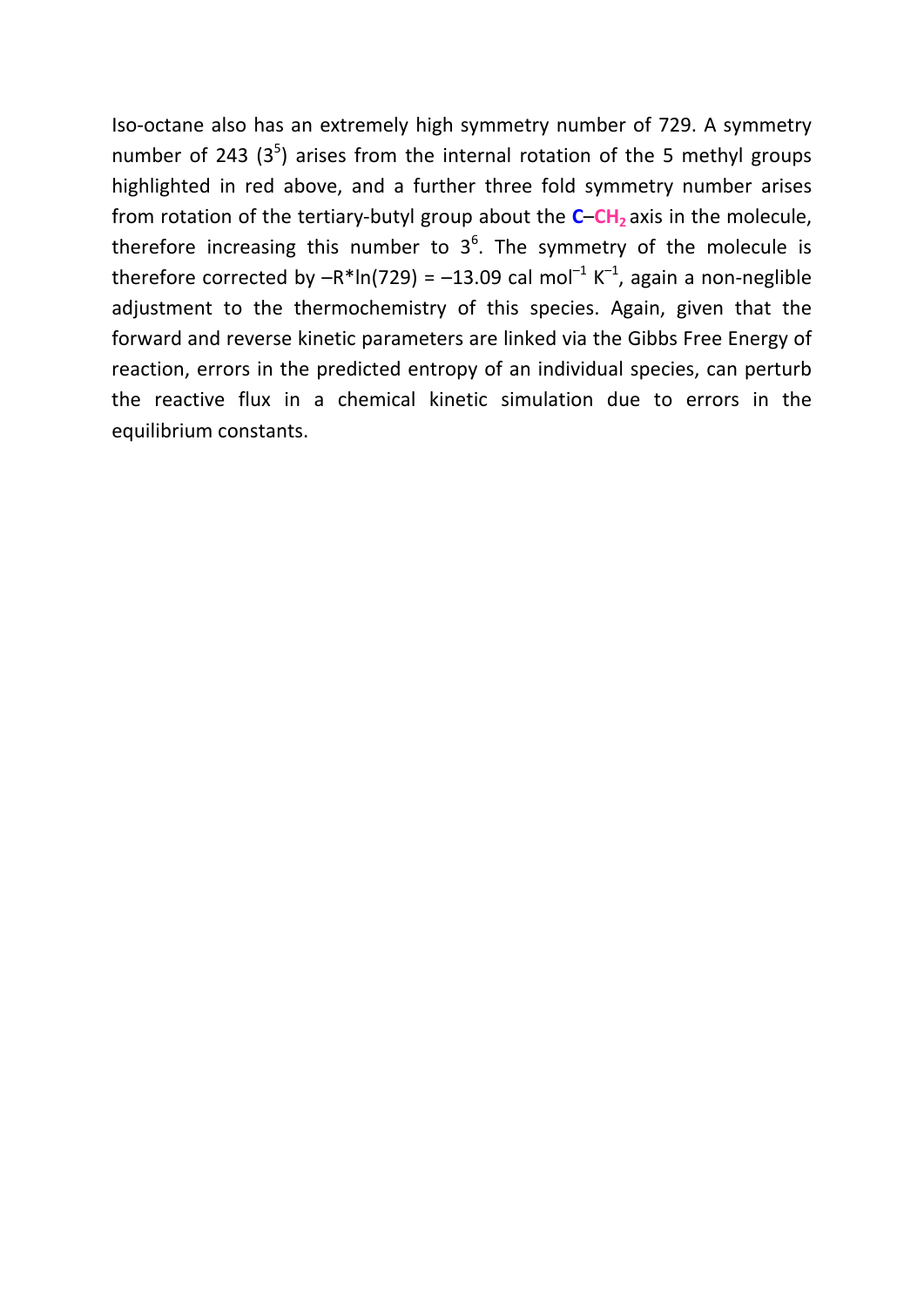### **Dimethyl Ether and its Intermediates**

Overleaf we see a schematic representation of the primary oxidation reactions of dimethyl ether. The dimethyl ether radical  $(CH_3OCH_2)$  can initially be formed from unimolecular decomposition of the fuel via C–H fission, or once a radical pool has developed, abstraction of a hydrogen atom from the alkyl site of the fuel can occur.

At high temperatures, this radical can be consumed (exclusively) via β‐scission to produce formaldehyde (CH<sub>2</sub>O) and methyl radical (CH<sub>3</sub>). However, at lower temperatures where there is insufficient thermal energy to break the C–O bond of this radical, molecular oxygen  $(O_2)$  can recombine with the CH<sub>3</sub>OCH<sub>2</sub> radical forming the  $CH_3OCH_2O\dot{O}$  radical. This radical can isomerize forming the  $CH<sub>2</sub>OCH<sub>2</sub>OOH$  radical which in turn can either decompose to form  $CH<sub>2</sub>O$  and  $CH<sub>2</sub>OOH$  radical, or it can undergo another addition reaction with  $O<sub>2</sub>$  to form ȮOCH2OCH2OOH.

 $\overline{O}$ OCH<sub>2</sub>OCH<sub>2</sub>OOH in turn can isomerize to form HOOCH<sub>2</sub>OCHOOH which will subsequently decompose to form  $HOOCH<sub>2</sub>OCHO$  and  $OH$  radical. HOOCH<sub>2</sub>OCHO will decompose readily via unimolecular homolytic fission to form OCH<sub>2</sub>OCHO radical and another OH radical. These low temperature pathways result in the production of two reactive OH radicals (chain branching) which can further react with the fuel and thus propagating the chain reaction ultimately leading to ignition.

It is the competition between the unimolecular decomposition of  $CH_3OCH_2$  and the reaction of  $CH_3OCH_2+ O_2$  forming RO<sub>2</sub> species which creates the famous Negative Temperature Coefficient (NTC) ignition behaviour of straight‐chain alkane fuels such as the Primary Reference Fuels (PRFs).

 $R\dot{O}_2$  and their derivatives are hugely important intermediates in the oxidation of many fuels therefore and estimating their thermodynamic properties is therefore of importance.

Here we will now estimate thermochemistry for dimethyl ether, its radical and some  $R\dot{O}_2$  species formed during dimethyl ether oxidation.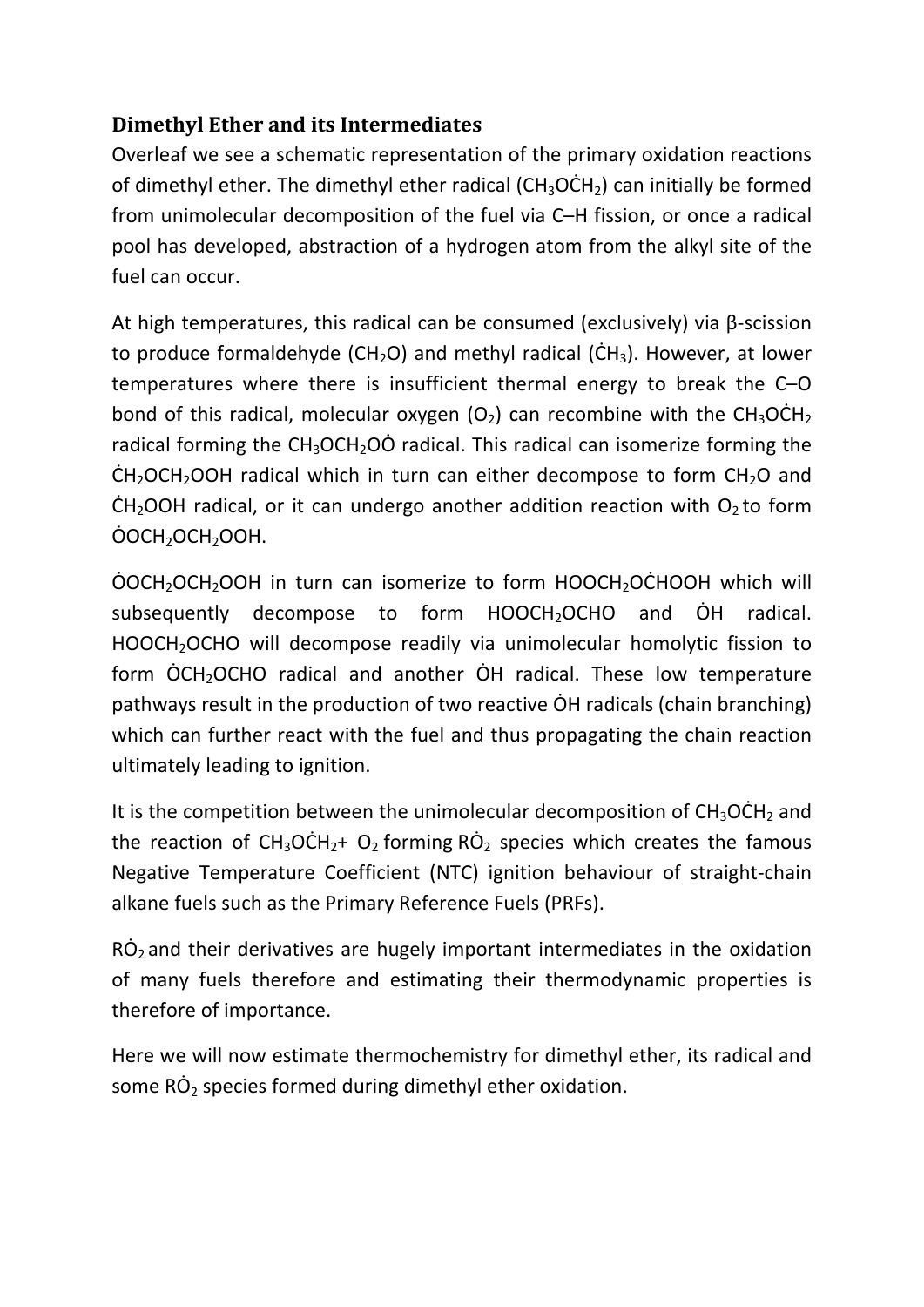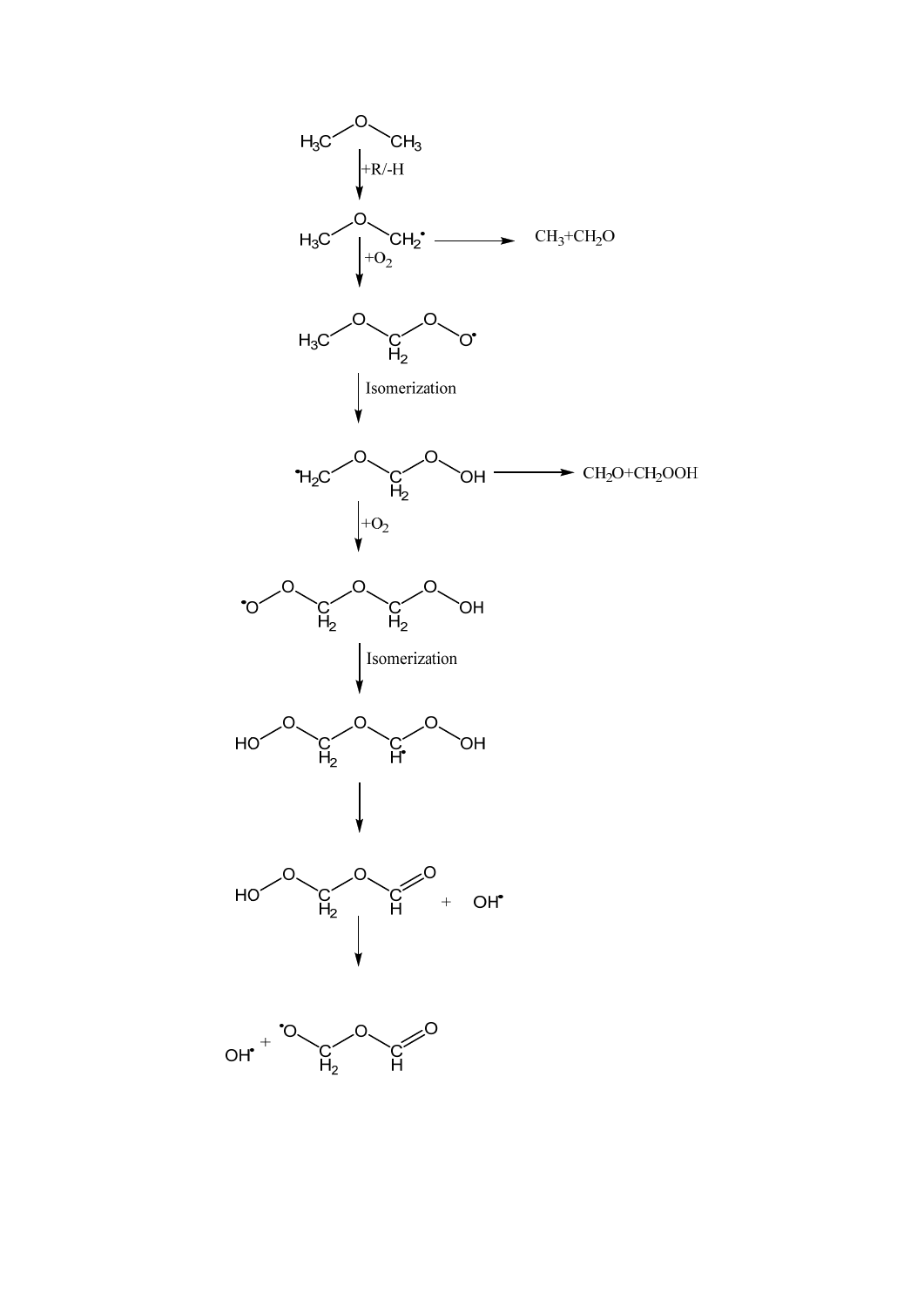The chemical structure, no. of rotors, symmetry number and relevant groups and their number are provided below for dimethyl ether. Use THERM to estimate thermochemistry for this species, and generate .LST and .DAT files.

When asked to define the name of the species in THERM, use the nickname assigned below. Note the nomenclature in the BDE group below, CJOR it has been common in the past to refer to radical sites in molecules as 'J' when carrying out simulations using the Chemkin 'NICKNAME' format for species. There is no chemical reason for the use of J to denote the radical sites. The 'R' below refers to any substituent group R which could be bonded to the oxygen of the chain.



The computed thermochemistry should be as follows:

| SPECIES |                                                              |                                                          |  | - 600 - | 800 | 1000 | 1500 |
|---------|--------------------------------------------------------------|----------------------------------------------------------|--|---------|-----|------|------|
| СНЗОСНЗ |                                                              | $-44.00$ 63.74 15.59 18.64 21.77 24.67 29.59 33.40 39.40 |  |         |     |      |      |
|         | CH3OCH2 1.10 68.05 14.60 17.14 20.01 22.49 26.26 29.36 34.58 |                                                          |  |         |     |      |      |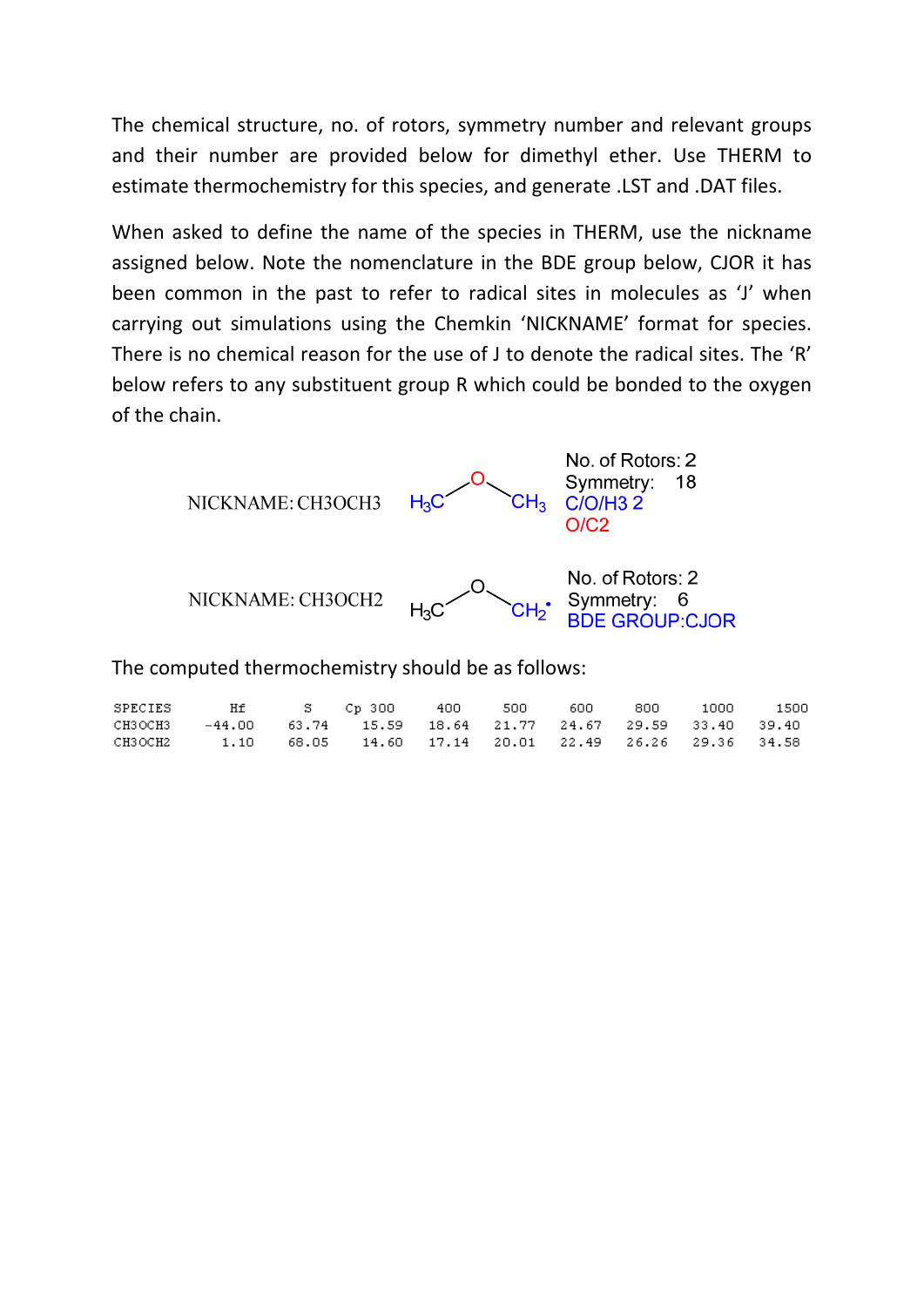In order to estimate thermochemistry for the product of  $O<sub>2</sub>$  addition to CH3OCH2, seen below as 'CH3OCH2O2', we must first estimate thermochemistry for its parent species referred to below as CH3OCH2Q below, but chemically known as hydroperoxy(methoxy)methane. The use of the letter Q has been historically used to indicate the presence of a hydroperoxy group in a molecule, although again, there is no chemical meaning to this definition, it is merely convenient shorthand.

Also note the OI group present in the molecule. OI denotes an 'Optical Isomer' group. Optical isomerism is a form of isomerism whereby non‐superimposable mirror images of a molecule can be drawn, thus leading to two distinct representations of the structure. The addition of the –OOH moiety to the molecule in this case leads to the presence of two optical isomers (which are accounted for by the inclusion of 1 OI group) for hydroperoxy(methoxy)methane. This leads to an increase in the entropy of hydroperoxy(methoxy)methane of  $+R\times ln(2) = 1.37$  cal mol<sup>-1</sup> K<sup>-1</sup>.



The computed thermochemistry should be as follows:

| <b>SPECIES</b>   | Нt | S.    | - Ср. 300 | 400                     | 500         | 600     | 800       | חחחו   | 1500. |
|------------------|----|-------|-----------|-------------------------|-------------|---------|-----------|--------|-------|
| CH3OCH2O -72.51  |    | 85.O7 | 23.75     | 28.93                   | 32.83       | - 36.20 | - 41.61   | -45.NO | . 00  |
| CH3OCH2O2 -38.91 |    | 83.92 |           | 21.70 26.09 29.28 32.11 |             |         | - 36.89 - | 40.03  | .00   |
| CH2OCH2O -27.41  |    | 88.OO |           | 22.76 27.43             | 31.07 34.02 |         | - 38.28   | 40.96  | .00   |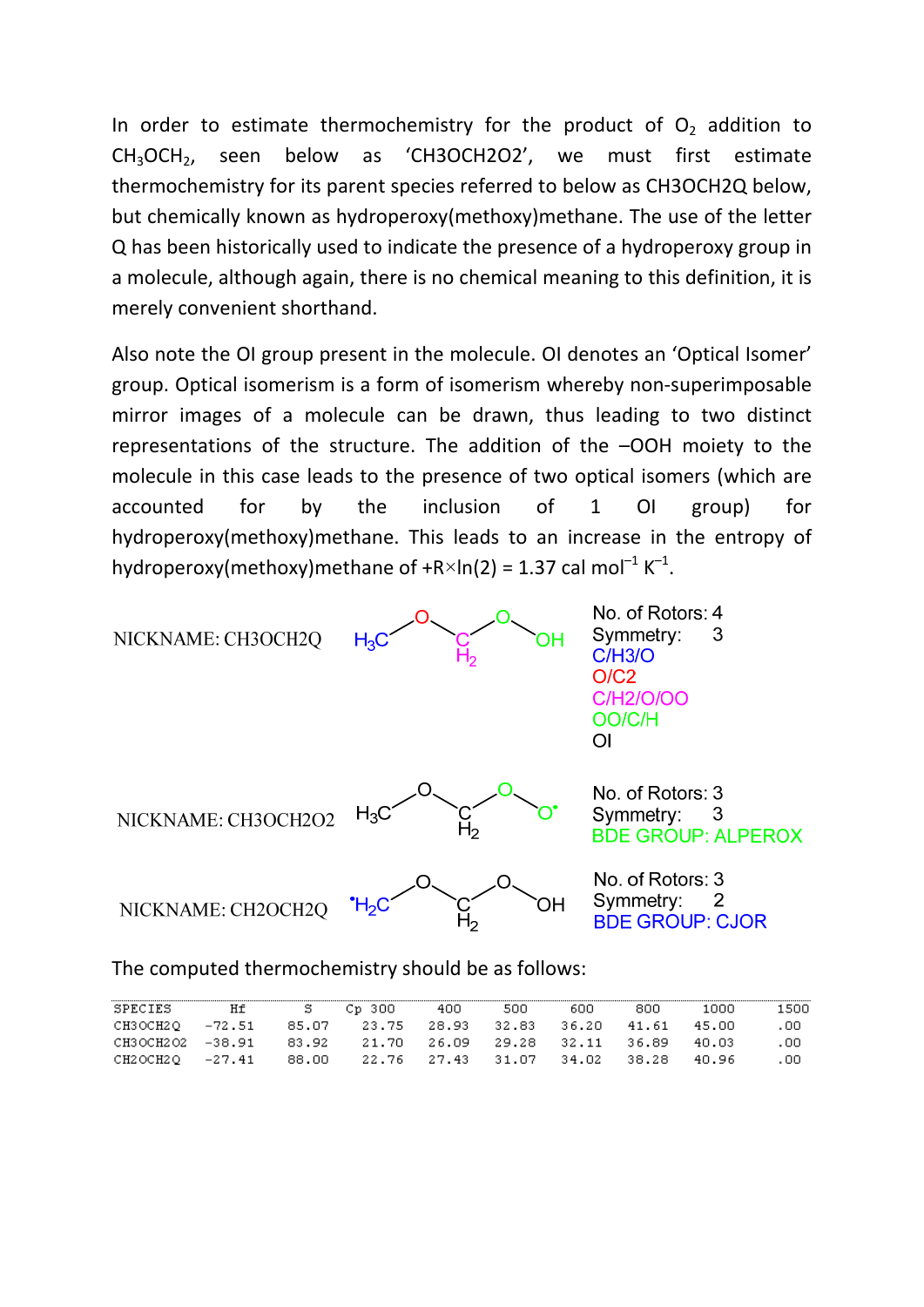Now that we know the thermochemistry for  $CH_3OCH_2$  and  $CH_3OCH_2O$ , we can compute the thermochemistry for the reaction  $CH_3OCH_2 + O_2 = CH_3OCH_2O\dot{O}$  as  $O<sub>2</sub>$  is well known:

| SPECIES<br>O2 | S(298)<br>HF (298)<br>.00<br>49.03 | CP300<br>7.02                  | CP400<br>7.20 | CP500<br>7.43 | CP600<br>7.67                       |           | CP800<br>8.07  | CP1000<br>8.34 |      | CP1500<br>8.72                            |
|---------------|------------------------------------|--------------------------------|---------------|---------------|-------------------------------------|-----------|----------------|----------------|------|-------------------------------------------|
|               |                                    |                                |               |               |                                     |           | Cp (cal/mol K) |                |      |                                           |
|               | <b>Species</b>                     | Hf (kcal/mol) $ S$ (cal/mol K) |               | 300           | 400                                 | 500       | 600            | 800            | 1000 | 1500                                      |
|               | CH3OCH <sub>2</sub>                | 1.10                           | 68.05         |               |                                     |           |                |                |      | 14.60 17.14 20.01 22.49 26.26 29.36 34.58 |
| Reactants     | 02                                 | 0.00                           | 49.03         | 7.02          |                                     | 7.20 7.43 | 7.67           | 8.07           | 8.34 | 8.72                                      |
| Products      | CH3OCH2O2                          | $-38.91$                       | 83.92         |               | 21.70 26.09 29.28 32.11 36.89 40.03 |           |                |                |      | 0.00                                      |
|               | Products - Reactants =>            | $-40.01$                       | $-33.16$      | 0.08          | 1.75                                | 1.84      | 1.95           | 2.56           | 2.33 |                                           |

The reaction is exothermic by  $-40.01$  kcal mol<sup>-1</sup> at 298 K (a new bond is being formed which releases energy) but also proceeds with a loss in entropy (–33.16 cal mol<sup>-1</sup> K<sup>-1</sup> at 298 K) due to the formation of a single species from two others.

The  $CH_3OCH_2O\dot{O}$  radical can isomerize to  $CH_2OCH_2O$  through an intramolecular hydrogen atom abstraction in an endothermic reaction (11.50 kcal  $mol^{-1}$  at 298 K).

|                 |                         |                                         |       | $Cp$ (cal/mol K) |  |  |  |                                           |                                          |  |
|-----------------|-------------------------|-----------------------------------------|-------|------------------|--|--|--|-------------------------------------------|------------------------------------------|--|
|                 | <b>Species</b>          | Hf (kcal/mol) S (cal/mol K) 300 400 500 |       |                  |  |  |  |                                           | 600 800 1000 1500                        |  |
| Reactants       | CH3OCH2O2               | $-38.91$                                | 83.92 |                  |  |  |  |                                           | 21.70 26.09 29.28 32.11 36.89 40.03 0.00 |  |
| <b>Products</b> | CH2OCH2Q                | $-27.41$                                | 88.00 |                  |  |  |  |                                           | 22.76 27.43 31.07 34.02 38.28 40.96 0.00 |  |
|                 | Products - Reactants => | 11.50                                   | 4.08  |                  |  |  |  | $1.06$   1.34   1.79   1.91   1.39   0.93 |                                          |  |

The CH<sub>2</sub>OCH<sub>2</sub>Q radical can either decompose to produce CH<sub>2</sub>O + CH<sub>2</sub>OOH or O<sub>2</sub> can again add to this radical forming  $\dot{O}_2CH_2OCH_2Q$  whose thermochemistry we can also estimate as shown overleaf.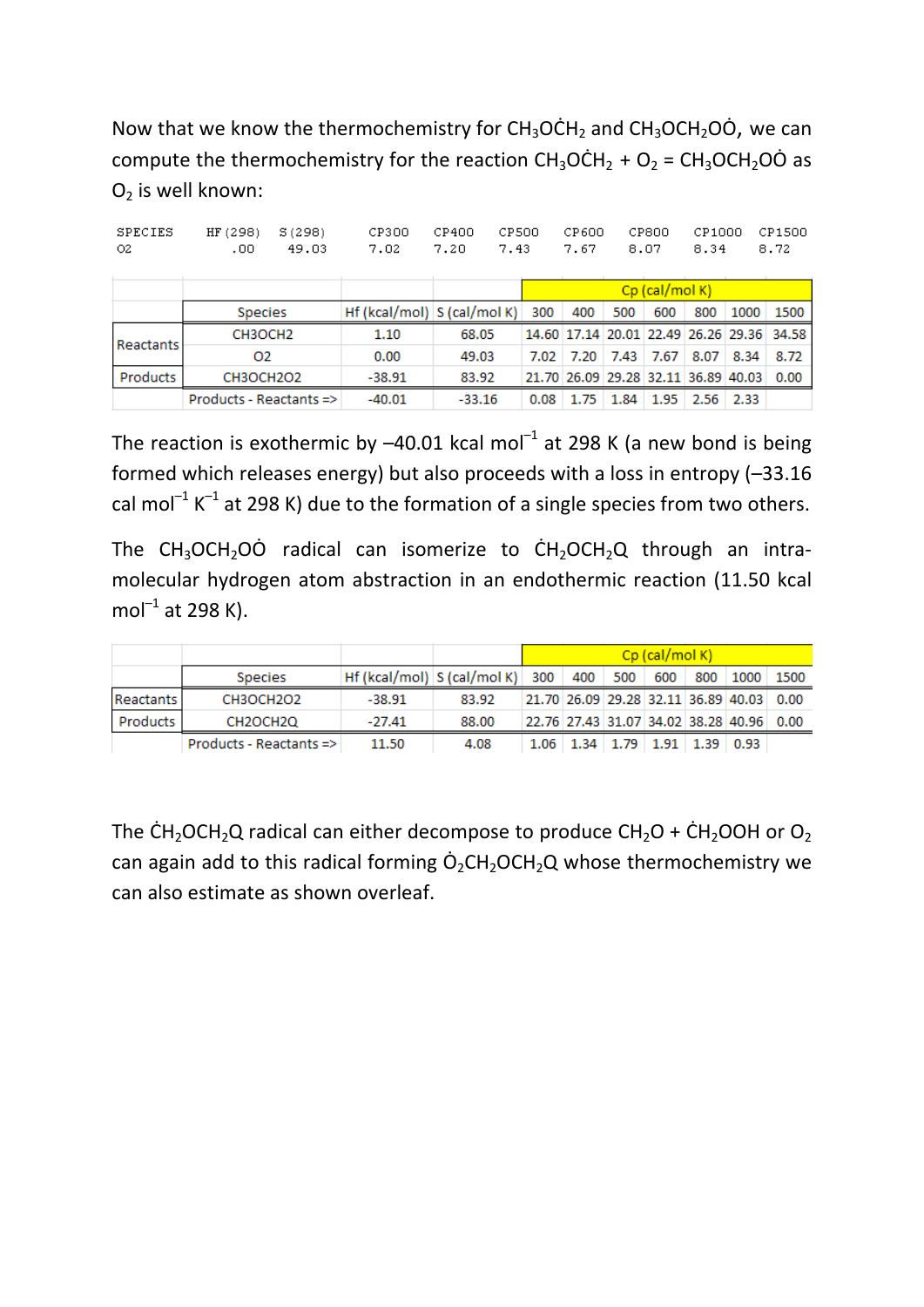

The computed thermochemistry should be as follows (the 'Q' at the end of the second species may be missing as THERM has a limit of 9 on the number of characters in the species name):

| SPECIES HF (298) S (298)                                     |  |  |  | CP300 CP400 CP500 CP600 CP800 CP1000 CP1500 |     |
|--------------------------------------------------------------|--|--|--|---------------------------------------------|-----|
| QCH2OCH2Q -101.02 103.64 31.91 39.22 43.89 47.73 53.63 56.60 |  |  |  |                                             | .00 |
| 02CH2OCH2O -67.42 103.87 29.86 36.38 40.34 43.64 48.91 51.63 |  |  |  |                                             | .00 |
| OCH2OCJO -57.12 106.17 31.78 38.55 42.58 45.84 50.81 53.11   |  |  |  |                                             | .00 |

Again, now that we know the thermochemistry for  $CH<sub>2</sub>OCH<sub>2</sub>Q$  and  $O<sub>2</sub>CH<sub>2</sub>OCH<sub>2</sub>Q$ , we can compute the thermochemistry for the reaction  $CH_2OCH_2Q + O_2 = O_2CH_2OCH_2Q$ .

|           |                         |                              |          |      |     |     | $Cp$ (cal/mol K) |                                          |                                     |      |
|-----------|-------------------------|------------------------------|----------|------|-----|-----|------------------|------------------------------------------|-------------------------------------|------|
|           | <b>Species</b>          | $Hf(kcal/mol)$ S (cal/mol K) |          | 300  | 400 | 500 | 600              | 800                                      | 1000                                | 1500 |
| Reactants | CH2OCH2Q                | $-27.41$                     | 88.00    |      |     |     |                  |                                          | 22.76 27.43 31.07 34.02 38.28 40.96 | 0.00 |
|           | O <sub>2</sub>          | 0.00                         | 49.03    |      |     |     |                  | 7.02 7.20 7.43 7.67 8.07 8.34            |                                     | 8.72 |
| Products  | O2CH2OCH2Q              | $-67.42$                     | 103.87   |      |     |     |                  |                                          | 29.86 36.38 40.34 43.64 48.91 51.63 | 0.00 |
|           | Products - Reactants => | $-40.01$                     | $-33.16$ | 0.08 |     |     |                  | $1.75$   $1.84$   $1.95$   $2.56$   2.33 |                                     |      |

Compare this reaction enthalpy, entropy and heat capacity change with that computed previously for the first  $O<sub>2</sub>$  addition reaction. The two are effectively identical and the consistency which a group additivity approach to thermochemistry provides is highlighted in this instance.

Likewise the isomerization reaction  $\dot{\mathsf{O}}_2\mathsf{CH}_2\mathsf{OCH}_2\mathsf{Q}$  = QCH<sub>2</sub>OCHQ shows the following thermodynamic change: